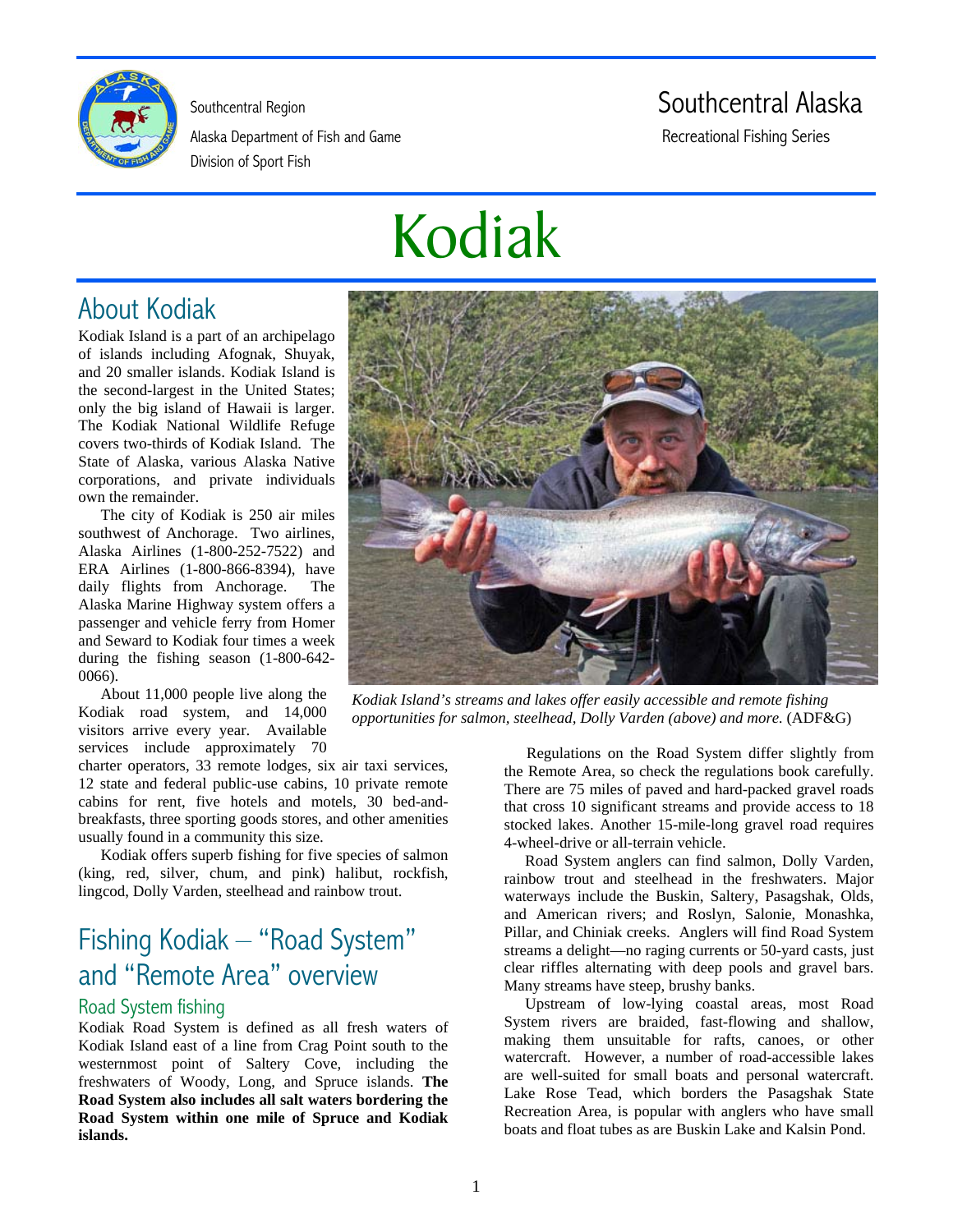

(NOAA) for nautical charts and navigation information (http://chartmaker.ncd.noaa.gov)

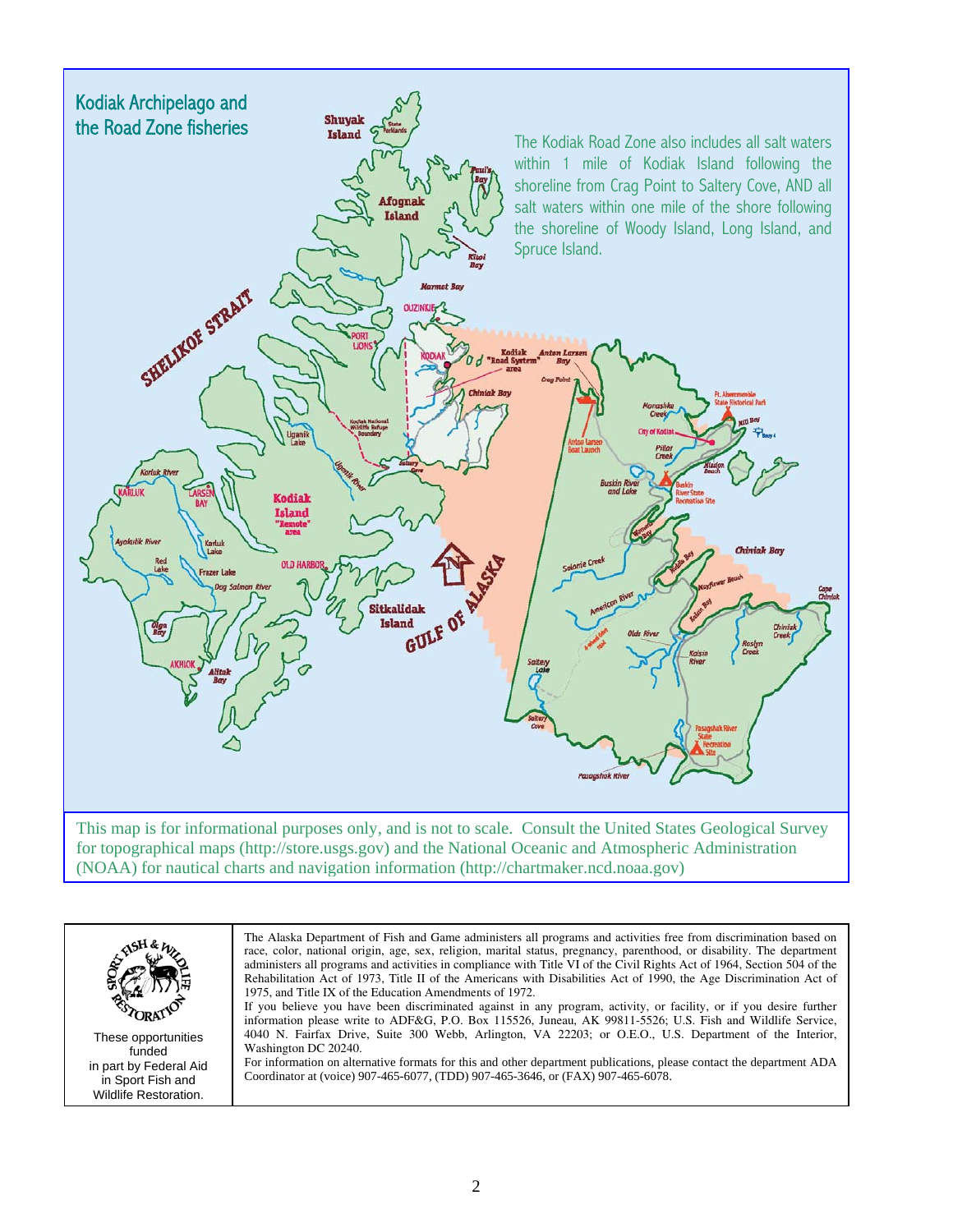# Fishing Kodiak's Remote Area

Kodiak Remote Area (anything outside the Road System) provides excellent opportunities for salmon, Dolly Varden, and fall-run steelhead trout. Many Remote Area drainages are larger than those within the road zone and have a greater stream flow with less brush and debris, making them better suited for watercraft access.

Remote Area salmon begin to return in early June; few (if any) remote guiding services are in operation before this time. Remote areas are served by small aircraft and charter boat operations. Most anglers book an aircraft charter or arrange air travel with their lodge or guide service. Transportation and lodging arrangements for Remote Area angling should be made at least six months to a year in advance.

# Planning your Kodiak fishing trip

#### Weather

Weather can range from mild and sunny to cold and rainy, with snow possible during all months except July and August. Autumn weather is typically cool and very wet. Winds are often prevalent regardless of the season. Summertime rainfall averages about 4-6 inches per month and temperatures can range from the low 40's to low 70's (Fahrenheit). Layered long-sleeved and longlegged clothing, including wool or



*Heavy tackle, like these large jigs, are needed for halibut.* 

fleece, and waterproof rain gear are necessary. At times, summer temperatures can remain warm for extended periods, but similar trends of high winds, cooler temperatures and rain are not uncommon.

Shorts and short sleeves generally are not recommended, since biting insects are prevalent in many areas. Bring insect repellent and/or mosquito netting for all fishing trips.

# King salmon

Anglers targeting king salmon, also called Chinook, may troll in saltwater, fish the Monashka Creek beach in Monashka Bay, American and Olds rivers, or visit one of two Remote Area fisheries. In 1999, a king salmon stocking project was initiated on the Kodiak Road System

#### Kodiak Average Temperatures

|                 | Avq.<br>high F° | Avq.<br>low F° | Avg.<br>high C° | Avg.<br>Precip |
|-----------------|-----------------|----------------|-----------------|----------------|
| Jan             | 35.0            | 24.7           | 1.7             | 7.4"           |
| Feb             | 36.1            | 24.9           | 2.3             | 5.3"           |
| Mar             | 38.9            | 26.9           | 3.8             | 4.6"           |
| Apr             | 43.7            | 31.4           | 6.5             | 4.2"           |
| May             | 49.5            | 37.5           | 9.7             | 5.5"           |
| Jun             | 55.6            | 43.6           | 13.1            | 4.8"           |
| Jul             | 60.5            | 48.2           | 15.8            | 3.7"           |
| Aug             | 61.9            | 48.4           | 16.6            | 5.2"           |
| Sept            | 56.6            | 43.4           | 13.7            | 7.0"           |
| 0 <sub>ct</sub> | 47.2            | 34.2           | 8.4             | 7.2"           |
| Nov             | 39.9            | 28.8           | 4.4             | 8.75"          |
| Dec             | 36.4            | 25.2           | 2.4             | 6.8"           |

with the objective to establish saltwater and freshwater recreational fisheries. King salmon may be harvested in marine and inter-tidal waters near Monashka Creek during late June and July. A run of approximately 300-400 king salmon is expected to return to Monashka Bay. In 2007, the king salmon enhancement program expanded into the American and Olds rivers. Anglers can now expect at least several hundred kings returning to these drainages each year.

King salmon anglers must purchase a king salmon stamp in addition to a fishing license, and record the date, location and number of king salmon harvested in freshwaters. Check the regulations for specific requirements.

## Saltwater trolling

Troll-fishing Kodiak's marine waters for king and coho salmon has become increasingly popular. Much trolling effort occurs in Chiniak Bay, a feeding area for kings which are present year-round, but harvested mostly between April and October. Kings average around 20 pounds, although fish weighing as much as 70 pounds are occasionally taken.

Best-known fishing spots along the Road System are Cape Chiniak and Buoy 4. In the last three years, the estimated annual Road System Chinook harvest has ranged between 5,000 and 8,000 fish.

## Karluk & Ayakulik kings

Karluk and Ayakulik rivers support Kodiak's only native freshwater king salmon fisheries. Both drainages are located on the southwest end of Kodiak Island, approximately one hour by air from the city of Kodiak. Fish average 20-25 pounds, and kings over 35 pounds rare. Normally the Karluk River annually averages an in-river run of 8,000 kings, while the Ayakulik River averages 14,000. However, in recent years, king salmon runs have declined significantly.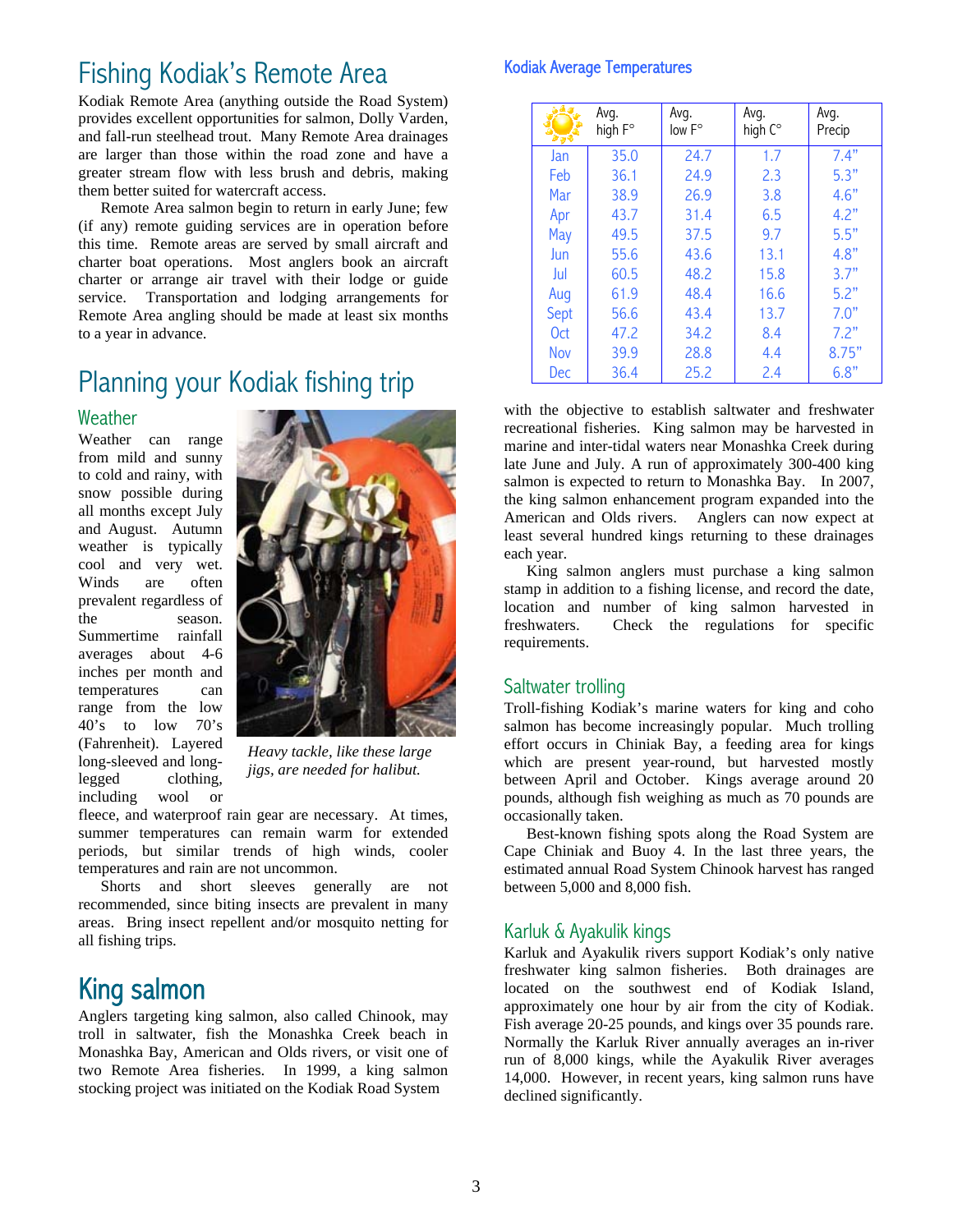Biological escapement goals have been missed due to poor runs several times for both the Karluk and the Ayakulik rivers in the last ten years prompting both preseason and in-season management actions. Restrictions such as bag-limit reductions, bait-restrictions and complete closures to king salmon fishing have been implemented.

The Karluk and Ayakulik king salmon returns will be continue to be monitored inseason by ADF&G. Consult current Kodiak sportfishing regulations or contact the Kodiak ADF&G Sportfish office for updated information concerning Karluk and Ayakulik king salmon fishing opportunities.

## Red salmon

The majority of adult spawning red salmon (sockeye) move upriver to a

lake, hold in lakes to ripen, then spawn along lakeshores and in tributary streams. Fishing is best when reds are migrating through the rivers. Generally, Kodiak red salmon—the first salmon to arrive on the Road System are available from early June through the end of July. About two million reds enter Kodiak fresh waters annually.

## Road System reds

The Kodiak Road System features three red salmon runs, at the Buskin, Pasagshak and Saltery rivers. The Buskin River return starts in early June, peaks later in the month and typically is over by mid-July. Estimated sport harvests average 1,500 fish per year. The Pasagshak River return typically starts in late June and peaks during mid-July. Average estimated harvest from Pasagshak is 1,200 fish.

The latest and typically largest run is at the Saltery River, which has recently averaged about 42,000 reds each year. Although Saltery River is located within the Road System, a rugged four-wheel-drive vehicle, ATV or float plane is necessary to access the fishery. The Saltery River return typically begins in early July and peaks later in the month.

## Suggested tackle

Kodiak red salmon average around 5 pounds. Spin anglers should try a 6- to 7-foot medium-action rod outfitted with 8- to 12-pound test line. Vibrax® spinners (No. 2 or No. 3) are marginally effective; most anglers use yarn flies on a 12- to 18-inch leader attached to a swivel and weighted drop line.



Fly fishers use a 4- to 6-weight rod and reel outfitted with sinking tip or shooting head floating line. Or, when fishing deep holes and slow moving water, try floating line in combination with weighted flies or a small split-shot weight attached to the leader. A number of fly patterns are used for red salmon. Some anglers claim flies with

> chartreuse (fluorescent green) bodies or accents can be particularly effective.

## Pink salmon

Pink salmon, also called humpback or humpies, are available to Kodiak anglers in great abundance. Pinks can be taken along ocean beaches near stream mouths between mid to late July with runs typically peaking by mid-August.

Pinks are bright silver in saltwater or when first entering

rivers, but after a short freshwater residence their color changes to darker gray and develop a pronounced hump. Meat quality at this point declines substantially. For this reason, it's best to fish for pinks along ocean beaches near stream mouths or lower in the rivers. Pink salmon are the most numerous species on Kodiak Island. Road System returns of 500,000 pink salmon are not uncommon.

#### Fishing for pink salmon

Kodiak pinks average 3 pounds and readily take lures, eggs, and flies. Fishing for pinks is a lot of fun, and is an excellent way to teach children about salmon fishing. Pinks put up a good fight, and a fresh fillet on the grill from an ocean-bright pink is hard to beat.

Use lightweight spinning or bait-casting gear, or a 4-5 weight fly rod. Popular lures include small Pixees®, larger Vibrax® or Mepps® spinners, or any bright and flashy fly.

## Silver salmon

## Saltwater silver salmon fishing

Charter boats usually start trolling for coho salmon, also called silvers, during the last week of July as the fish school up and begin moving near shore. The troll fishery peaks the third week of August, and typically is over by mid-September. The average Kodiak silver salmon weighs 7 pounds, although silvers up to 16 pounds are occasionally taken. Areas close to town with good reputations include Cape Chiniak and Buoy 4.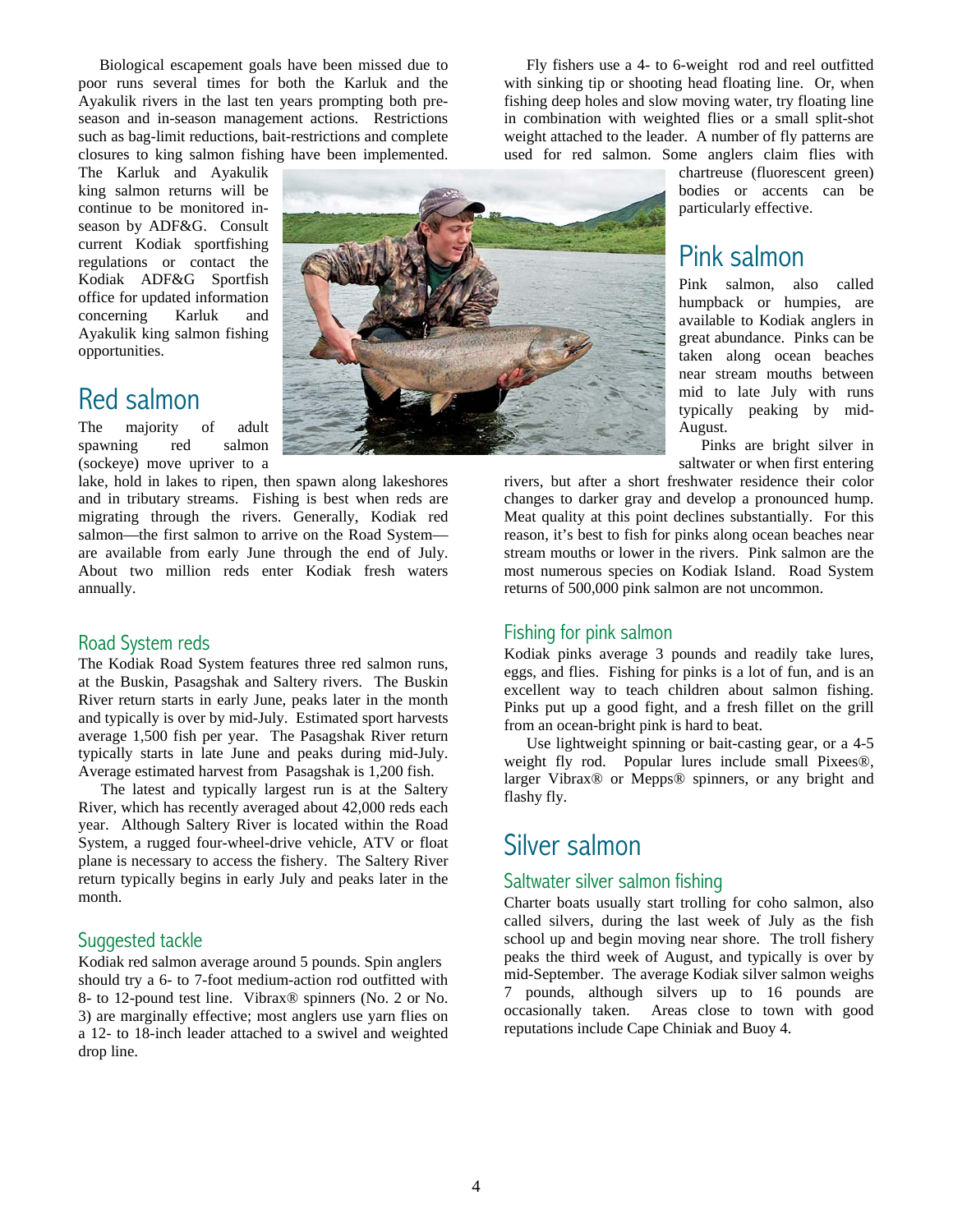#### Road System freshwater silvers

Silvers are the last salmon to arrive along the Road System, typically appearing in late August. Twenty-five percent of the run has usually entered the rivers by September 3, 50percent by September 14, and 90percent by September 27. Silver fishing stays good until about October 15, when the fish finally enter their spawning life stage.

The Road System offers excellent silver fishing. Some of the best waters include the Buskin, Pasagshak, Olds, and American rivers, and Saltery, Roslyn and Salonie creeks. The Buskin in-river escapement averages more than 11,000 silvers.

Since 1984, silver salmon fingerlings hatched from Buskin River stock and reared at the Pillar Creek Hatchery have been stocked into several Road System drainages. Returns from these efforts

have established productive sport fisheries at Mill Bay, Mission and Monashka Bay beaches and, to a lesser extent, at Mayflower Beach.

#### Remote Area freshwater silver salmon

Silver salmon fishing in the rest of the Kodiak Archipelago can be excellent, with a total return to Remote Area averaging around 200,000 silvers per year. Run timing on Shuyak and Afognak islands is generally earlier than on the Road System and later on the south end of Kodiak Island.

On Shuyak and Afognak islands, silvers are abundant by mid-August and peak between the last few days in August and the first week of September. Popular systems on Shuyak include Shangin Bay, Carry Inlet, and Big Bay. On Afognak, the three largest returns are in Litnik (also called Afognak River), Paul's, and Discoverer bays. Silver salmon in these areas school up and hold near the stream mouths, waiting for rainstorms before entering the relatively small streams. The majority of the sport fishery occurs in the salt waters just off the stream mouths, since most of the streams are too shallow and brushy to fish effectively.

On Kodiak Island, the largest runs of silvers occur in the Ayakulik, Karluk, Little, and Uganik rivers, and in

Olga, Spiridon, and Zachar bays, although many smaller systems also support fishable runs. The typical run timing on the Ayakulik is unusual for Kodiak Island, often starting in early August but still peaking by mid-September. The Karluk run is later, with lagoon fishing good in early September, and river fishing peaking in later in the month.

The remainder of the Kodiak Island silver runs typically peak in mid-September.

## How to fish for Kodiak silvers



*Many of Kodiak Island's Road System streams offer superb fishing for coho, or "silver," salmon.* (Photo courtesy Ken Marsh)

Some Kodiak silvers can be exceptionally large averaging 10- to 12-pounds and ranging as high as 20-pounds. Spinning gear consists of a 7- to 9-foot medium- to heavyaction rod loaded with 12- to 20-pound test line. Silvers "on the bite" will usually strike at most bright and flashy lures, especially No.3 or No.4 Vibrax® spinners. Salmon eggs drifted in the current or fished with a bobber can be highly effective for catching silvers, and often produce fish when lures don't.

An 8- to 9-weight fly rod is the best option. Use a sinking tip or shooting head floating line for in-river fishing or a floating line with weighted flies for still water fishing. Purple Egg-Sucking Leeches are a fly-fishing favorite for silvers, although a wide variety of colorful and highly visible patterns will also produce fish.

## Steelhead trout

Steelhead begin entering Kodiak Island fresh water tributaries in early September. Steelheads overwinter in lakes or rivers and spawn April-June. Adults that survive spawning return to the sea in June and July. Some fish will migrate between the sea and fresh water for up to 5 years.

## Road System

Steelhead fishing opportunities are very limited on the Road System, with small runs found only in the Buskin, Miam and Saltery drainages. Returns occur between late September and mid-November.

In order to conserve this limited resource, fishing for steelhead and native rainbow trout populations is catchand-release only year-round. To further protect these fish, only un-baited artificial lures may be used from November 1 through April 30.

#### Remote Area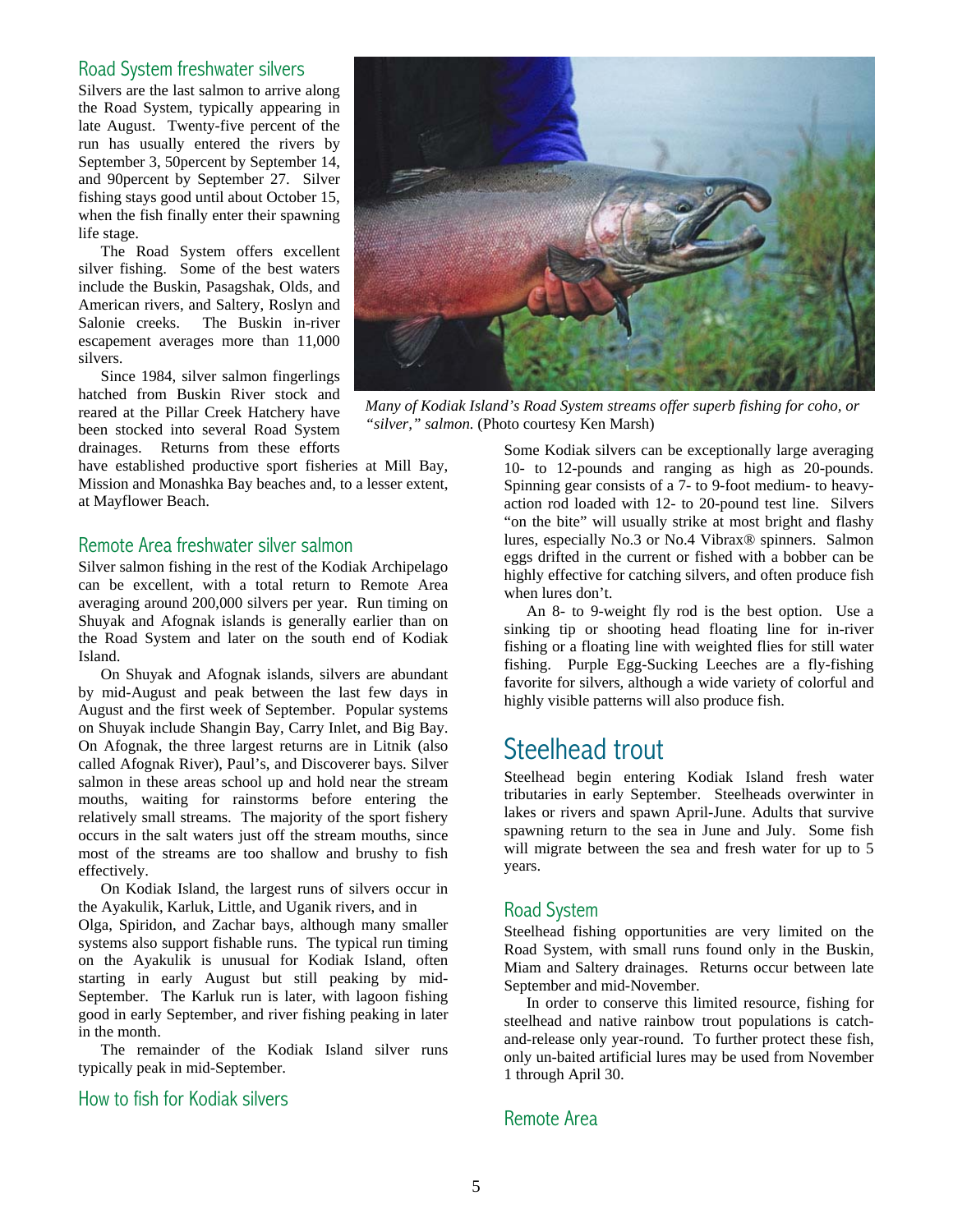ADF&G has identified 16 Remote Area steelhead streams. The Karluk River contains the largest population, averaging 8,000 fish. In recent years, however, estimated returns have been highly variable, ranging as low as 3,000 and as high as 11,000. The largest concentration of spawning adults can usually be found at the Portage area (see the "King Salmon" section).



*Kodiak Island steelhead are fall-run fish. Road System and Remote Area opportunities are available.* (Photo courtesy Ken Marsh)

The Ayakulik steelhead population is thought to be the second largest on the Kodiak Archipelago and has been more stable than the Karluk run, with an estimated typical spawning population of  $1,500 - 2,000$ . Fishing pressure on the Ayakulik has increased slightly in recent years, although angler effort is still modest overall. The Dog Salmon River and the Litnik River have the next largest steelhead populations, probably averaging an estimated 500 – 1,500 steelhead in each drainage.

Mid- to late October is the best time in fall to fish for steelhead. Research on the Karluk shows only 10 percent of the return typically enters the river by September 25. Anglers may also successfully fish steelhead in mid-April to early May.

An annual limit of no more than two steelhead/rainbow trout per year; 20 inches or longer is in effect throughout the Remote Area. A harvest record is also required.

#### How to fish Kodiak's steelhead

Although fly anglers especially covet steelhead, spin anglers can also find great action. A 6- to 8-foot mediumaction rod with 10- to 12-pound test line works well for Kodiak steelhead, which average 6-7 pounds. Spoons and spinners are effective, along with salmon eggs and eggpattern yarn flies drifted in swift water with a weighted and swiveled 12- to 18-inch leader.

Fly-fishers also take steelhead on egg patterns, but black Woolly Buggers and Egg Sucking Leeches can be effective as well. Since steelhead are often found in flowing waters, fly fishers commonly use sink tip lines (or floating lines with weighted flies) on a 6-weight fly rod.

## Halibut, rockfish, lingcod

Halibut are abundant around Kodiak Island, and sport fishing is excellent from late April through early September. Halibut are usually in deeper water during the winter months and migrate into shallower water during the spring and summer. In a typical year, sport anglers hook more than 25,000 halibut in Kodiak waters. Most are 35-40 pounds, but the chances of taking a larger fish are good. Fish larger than 150 pounds are frequently harvested, and several fish larger than 300 pounds are caught each year.

Charter boat operators know many hot spots to fish and all the successful techniques for taking halibut. Herring, octopus, salmon heads, and artificial jigs are commonly used to take halibut. Heavy weights are needed in strong currents or deep water.

Well-known fishing spots near the city of Kodiak include Buoy 4, Cape Chiniak, and waters surrounding Long and Spruce islands.

More than 30 species of rockfish are found in Kodiak salt waters, and all bite readily. Rockfish live to be over 100 years old. They are also slow-growing, and slow to reproduce. The most commonly caught around Kodiak include dark, dusky, and yellow-eye rockfish. Dark and dusky rockfish average  $3 - 4$  pounds while yellow-eye average 9 pounds. They are good to eat, but do not keep well in the freezer so should be consumed within 3 or 4 months.

The average estimated rockfish catch in the Kodiak area is more than 25,000 fish, of which about 6,000 are harvested. Fish for them around underwater rock piles and pinnacles, away from strong currents. Rockfish can be found around 30 fathoms in spring and 10 fathoms in summer and fall. They eat small fish, shellfish, and large plankton, and most are caught while jigging. Monashka Bay offers excellent rockfish fishing and is near the city of Kodiak.

Lingcod are large fish with ferocious teeth and are excellent table fare. These long-lived and slow to reproduce fish need extra conservation protection, especially when the males are guarding the nests in spring and early summer. Because of their vulnerability during these activities, the fishing season is only open annually beginning July 1.

Average-sized lingcod harvested in Kodiak are 3 feet long and weigh 20 pounds. The estimated lingcod catch in the Kodiak Area has averaged 2,500 fish, of which about 1,500 are harvested.

# Dolly Varden

Well before the first sockeye salmon show up in June, Dolly's provide excellent sport on light tackle and are excellent to eat during most of the year.

Look for two peak fishing times. The earliest is in May, when Dolly's are out-migrating to saltwater in order to feed. Schools can be found at lake outlets and near the mouths of freshwater systems feeding on out-migrating pink salmon fry. Then in mid-July through October, Dolly's migrate back to freshwaters to spawn and overwinter. Road System opportunities include Mission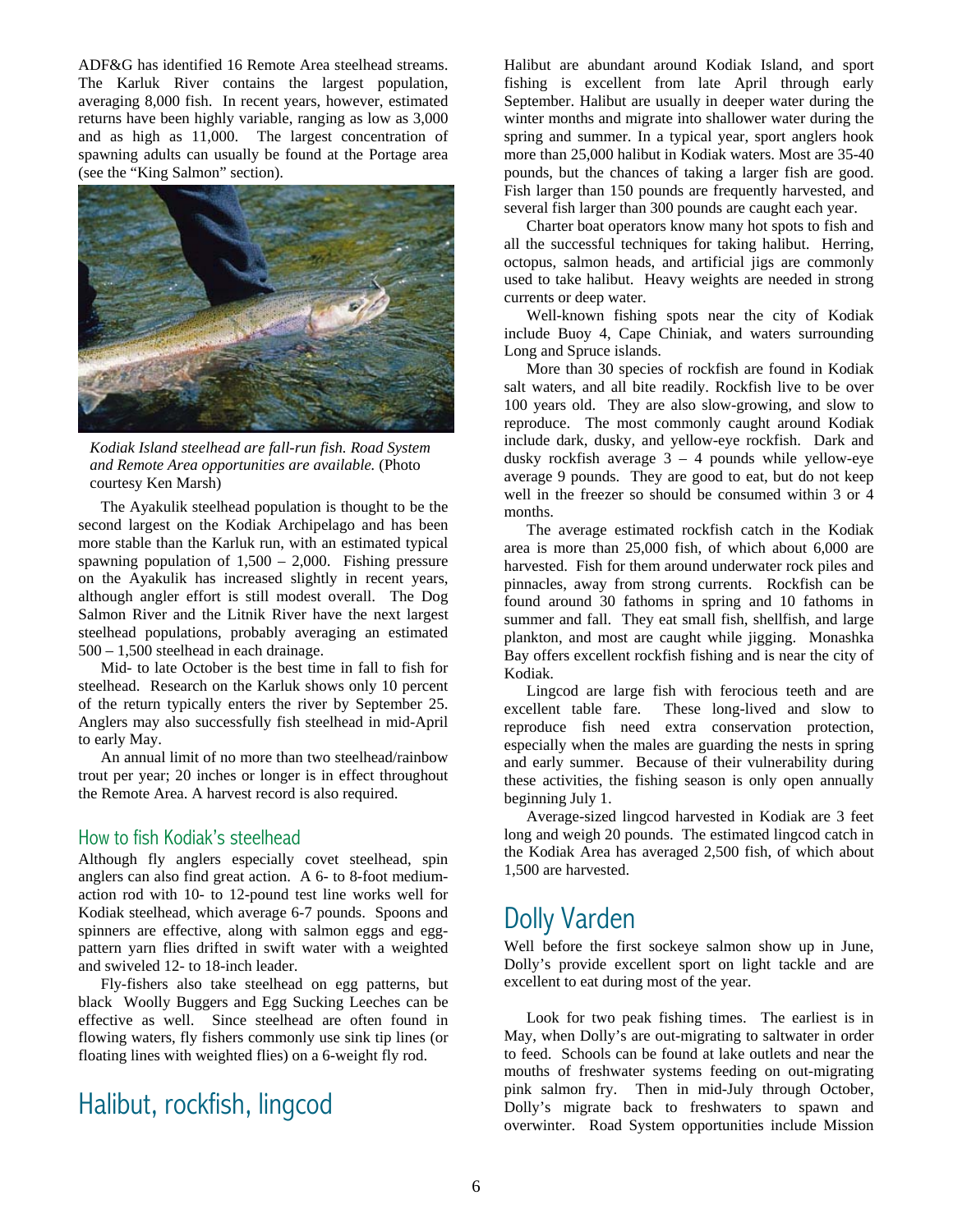and Pillar creek beaches in the spring, while most of the larger Road System drainages offer excellent fishing during summer and autumn months.

# Fishing in Kodiak's stocked lakes

In addition to native populations of salmon, steelhead, rainbow trout and Dolly Varden, ADF&G stocks 17 roadside lakes with hatchery rainbow trout fingerlings, which quickly grow to catchable size. These lakes offer excellent, uncrowned opportunities year round. In the last 10 years, less than 1,000 estimated angler days have been recorded at Kodiak's stocked lakes. (An angler-day is one angler making one trip.) The estimated harvest averages 250 rainbow trout per year and anglers usually release as many rainbows as they harvest.

# For more information

For fishing information, call the Kodiak ADF&G office at (907) 486-1880. In season, a weekly sport fishing report is updated at the ADF&G Sport Fish webpage:

http://www.adfg.alaska.gov/sf/FishingReports/index.cfm?ADFG =R2.ReportDetail&area\_key=7

## **Bears**

Kodiak bears are a unique subspecies of the brown or grizzly bear (*Ursus arctos middendorffi*). Kodiak brown bears are the largest bear in the world, with some weighing 1,500 pounds.

While anglers rarely encounter these shy animals, anglers should observe all the precautions normally recommended for travel through bear country. Keep a clean camp, throw fish carcasses well into the stream, and make lots of noise when traveling through brushy areas. To learn more about bear behavior and how to travel safely, please request the ADF&G "Bear Facts" handout, or take a look on the internet at:<br>http://www.adfg.alaska.gov/index.cfm?adfg=hunting.bears

afety

## For state & federal lands info, contact:

**Kodiak National Wildlife Refuge**

1390 Buskin River Road Kodiak, Alaska 99615 Phone: (907) 487-2600 Toll Free: (888)408-3514 Fax: (907)487-2144 E-Mail: kodiak@fws.gov Website: kodiak.fws.gov

**State of Alaska** Alaska State Parks Kodiak District Office 1400 Abercrombie Drive Kodiak, Alaska 99615 Phone: (907) 486-6339 Fax: (907)486-3320 Email: dnr.pkskodiak@alaska.gov Website: http://dnr.alaska.gov/parks/units/kodiak/index.htm

## For access to Native lands, contact:

#### **Koniag Native Association**

194 Alimaq Drive Kodiak, Alaska 99615 (907) 486-2530 phone (800) 658-3818 toll free (907) 486-3325 fax www.koniag.com

#### **Lesnoi Inc.**

Contact: Frank or Julie Bishop Phone: (907) 486-2716

#### **Karluk IRA Traditional Council**

P.O. Box 22 Karluk, Alaska 99608 Phone: (907) 241-2218 Fax: (907)241-2208

#### **Afognak Native Corporation**

215 Mission Road, Suite 212 Kodiak, Alaska 99615 Phone: (907) 486-6014 Website: http://www.afognak.com/pages/lands/landuse-permits-raquo.php

## For Kodiak Island Visitor Services

(Charters, accommodations, rental cars), contact:

#### **Kodiak Island Visitor Information Center**

100 Marine Way Kodiak, Alaska 99615 Phone: (907) 486-4782 Toll-free: 800-789-4782 Fax: (907) 486-6545 Email: visit@kodiak.org Website: kodiak.org